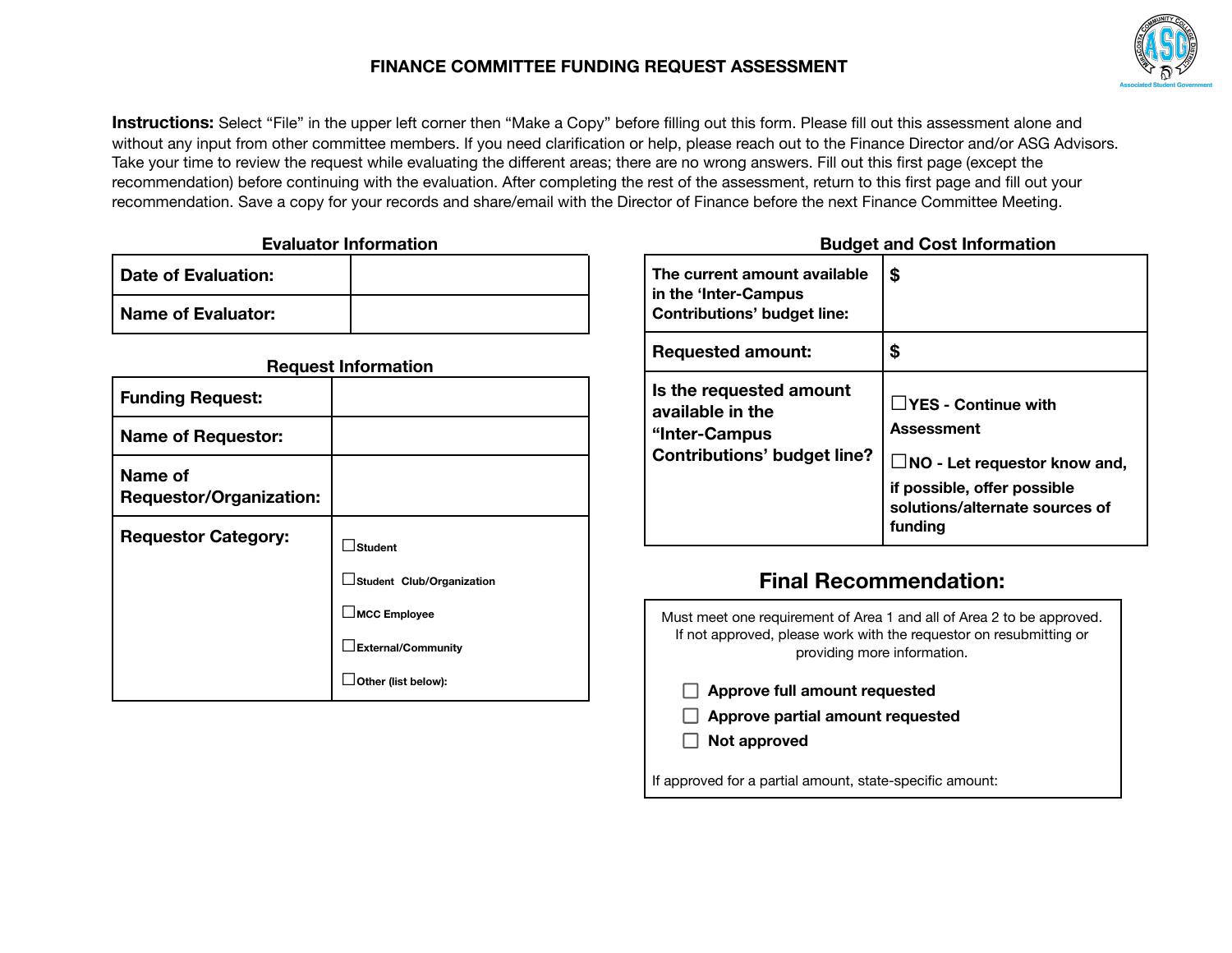

# **Area 1: Goals and Purpose**

Funding requests should meet at least one of the areas below. Requests that fulfill more than one area may have priority consideration for funding approvals.

| <b>Character &amp; Leadership:</b><br>Select One:<br><b>YES</b><br><b>NO</b><br>If yes, specifically state how:                   | Does the funding request state how this funding will help students build character and gain leadership<br>experience through new opportunities, inspiring students to solve problems, and/or recognize students<br>with outstanding character?<br>Examples:<br>Inspire students to take the initiative to solve global or national problems<br>Provide leadership development opportunities<br>Put students through character-building situations and challenges<br>Recognize and reward students with outstanding character                                                                                                                    |
|-----------------------------------------------------------------------------------------------------------------------------------|-------------------------------------------------------------------------------------------------------------------------------------------------------------------------------------------------------------------------------------------------------------------------------------------------------------------------------------------------------------------------------------------------------------------------------------------------------------------------------------------------------------------------------------------------------------------------------------------------------------------------------------------------|
| <b>Community, Culture &amp;</b><br><b>Diversity:</b><br>Select One:<br><b>YES</b><br><b>NO</b><br>If yes, specifically state how: | Does the funding request state how this funding will help build a sense of community, belonging, and<br>diversity through supplemental learning, campus spirit, and addressing the needs and concerns of the<br>students?<br>Examples:<br>Build campus spirit and sense of community<br>$\bullet$<br>Listens to student concerns, suggestions, and issues<br>Offer community service opportunities<br>Partner with groups in the community to address the students' need<br>Promote communal harmony and diversity<br>Promote learning outside the classrooms                                                                                   |
| <b>Academic Excellence:</b><br>Select One:<br><b>YES</b><br><b>NO</b><br>If yes, specifically state how:                          | Does the funding request state how this funding will help students gain academic success through using<br>resources, promoting available resources, encouraging learning, and/or connecting a communication<br>channel?<br>Examples:<br>Build a channel of communication between students, faculty, and other educators<br>Encourage graduation/ transfer to another college<br>Encourage learning and research and create a scholarly environment<br>Help students appreciate course content<br>Provide resources that help students achieve educational goals<br>Raise awareness on resources available to help students succeed academically |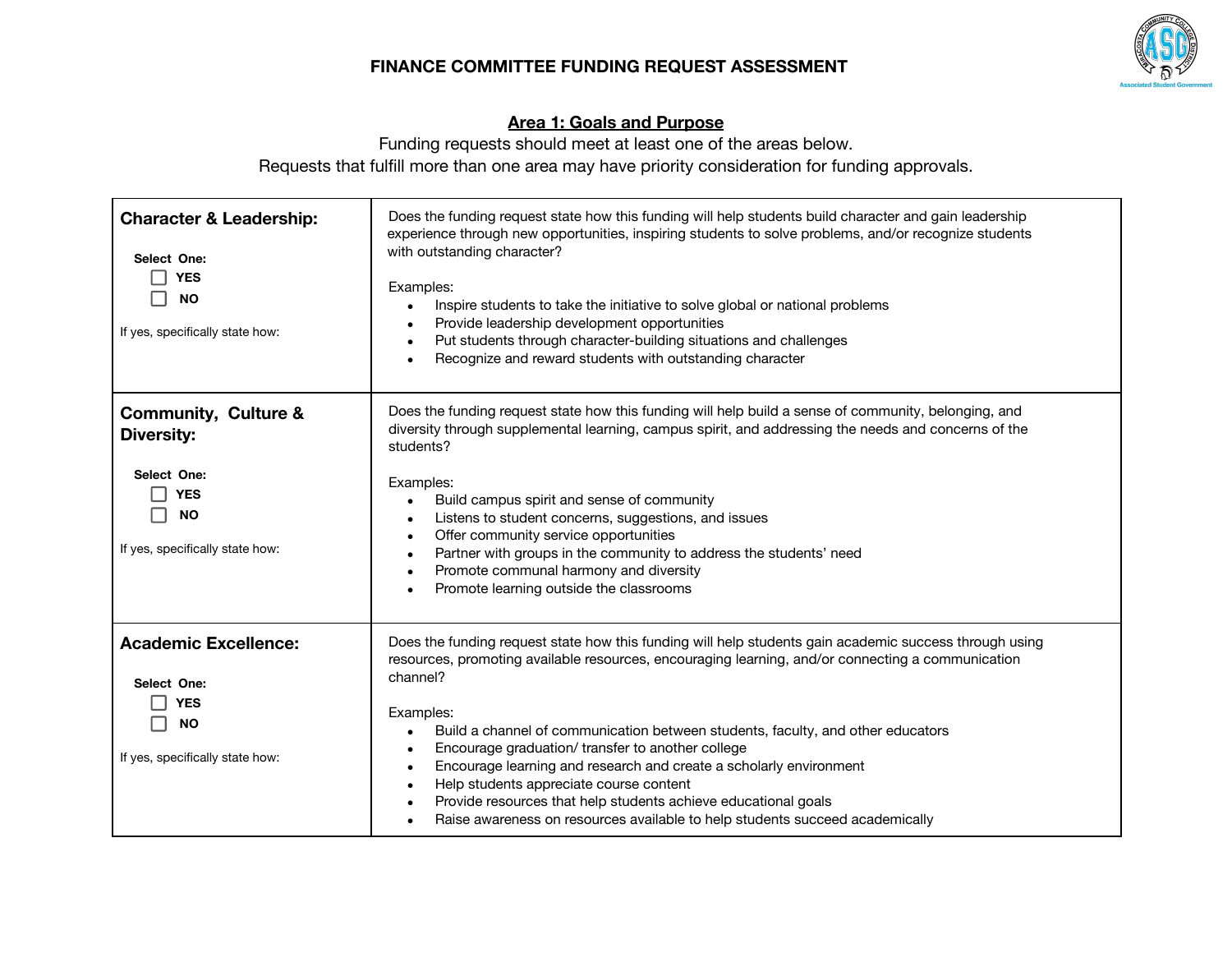

| <b>Campus Life:</b>                                                       | Does the funding request state how this funding will promote and enrich campus life?                                                                                                                                                                        |
|---------------------------------------------------------------------------|-------------------------------------------------------------------------------------------------------------------------------------------------------------------------------------------------------------------------------------------------------------|
| Select One:<br><b>YES</b><br><b>NO</b><br>If yes, specifically state how: | Examples:<br>Awareness of current affairs or issues that MCC students face today<br>Exposure to faith and religion<br>Networking and entertainment<br>Participation in sports and athletics<br>School-work-life balance<br>Student employment opportunities |
| Total number of areas met<br>(select one):                                | <b>Comments on section:</b>                                                                                                                                                                                                                                 |
| $\Box$ None $\Box$ One $\Box$ Two $\Box$ Three                            |                                                                                                                                                                                                                                                             |
| $\Box$ Four                                                               |                                                                                                                                                                                                                                                             |

## **Area 2: Plan for Funding Request**

Funding requests should provide clear answers to ALL of the questions below. (If not applicable, select other and write N/A

#### **for comments)**

| Does the requestor provide a specific<br>time frame or event date and time?<br>Provide date/s and times | <b>YES - Event</b><br><b>YES - Passive Programming</b><br><b>NO</b><br>OTHER or N/A |
|---------------------------------------------------------------------------------------------------------|-------------------------------------------------------------------------------------|
|                                                                                                         | <b>Details:</b>                                                                     |
| Does the request state the targeted<br>audience?                                                        | <b>YES</b><br><b>NO</b><br>OTHER or N/A<br><b>Details:</b>                          |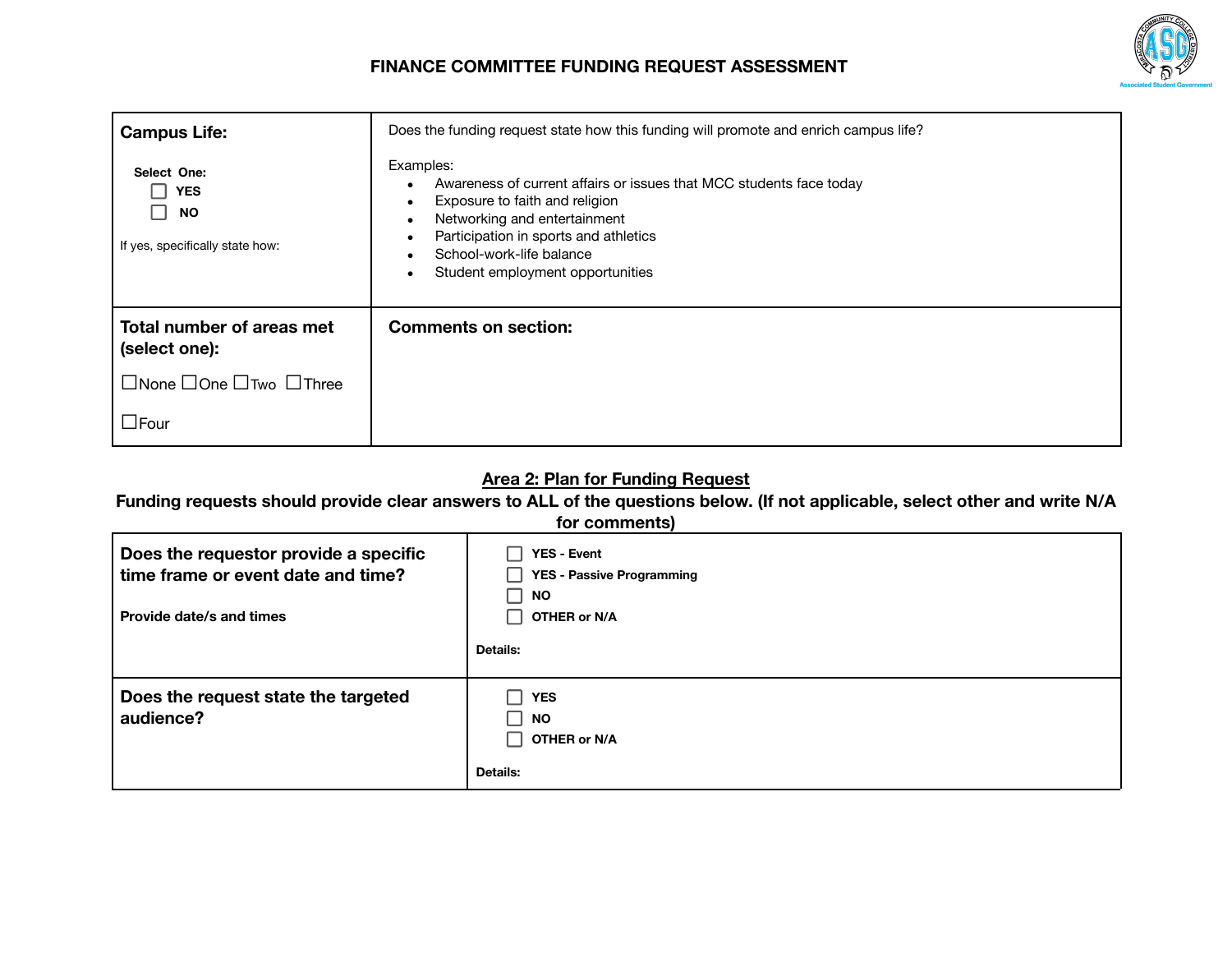| Are there alternate sources of funding<br>that are supporting this request?                                                                                                                                                                                                                                                                | <b>YES</b><br><b>NO</b><br><b>NOT NEEDED</b><br>OTHER or N/A<br>Details, if needed:             |
|--------------------------------------------------------------------------------------------------------------------------------------------------------------------------------------------------------------------------------------------------------------------------------------------------------------------------------------------|-------------------------------------------------------------------------------------------------|
| Does the requestor provide a detailed<br>plan of how funding will be spent?<br>(Vendor, invoice, estimate, etc.)                                                                                                                                                                                                                           | <b>YES</b><br>$\overline{\phantom{0}}$<br><b>NO</b><br>H<br>OTHER or N/A<br>Details, if needed: |
| <b>STUDENT/S OR STUDENT</b><br><b>CLUB/ORGANIZATION ONLY:</b><br>Does the requestor have an advisor's<br>approval or support?<br>(If ALL answers for Area 2 are answered<br>yes or other except this one, please<br>consider if ASG can assist or help find an<br>advisor. If no advisor is required, please<br>select other and list why) | <b>YES</b><br><b>NO</b><br>OTHER or N/A<br>Details, if needed:                                  |
| Are ALL criteria met for Area 2?                                                                                                                                                                                                                                                                                                           | <b>YES</b><br><b>NO</b><br>- 1<br><b>Comments on section:</b>                                   |